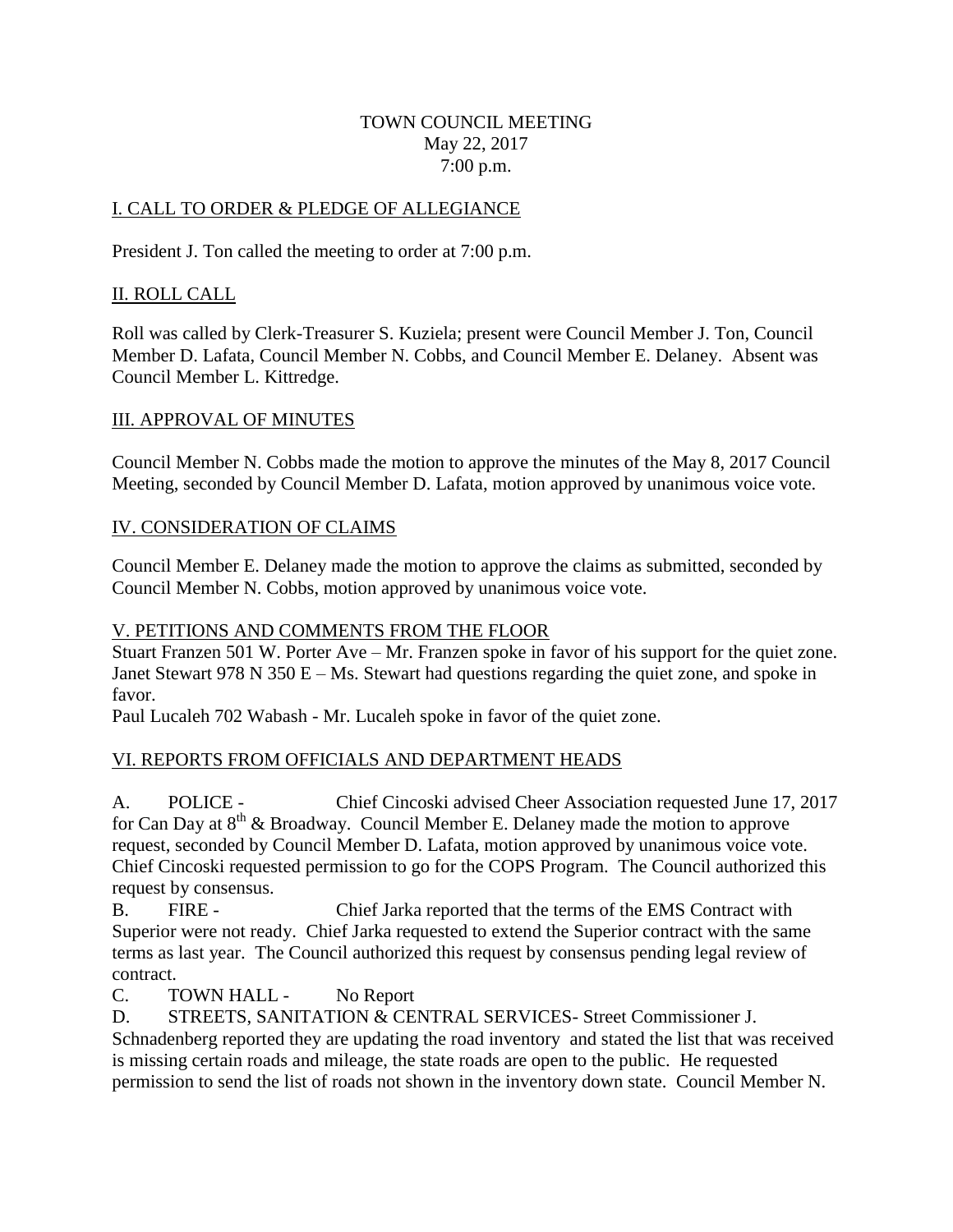Cobbs made the motion to approve request, seconded by Council Member D. Lafata, motion approved by unanimous voice vote.

E. ENGINEERING Engineer M. O'Dell reported an update on the Porter Avenue Bridge.

F. BUILDING - Building Commissioner M. O'Dell requested permission to work with legal on an Ordinance for grass liens. Council Member E. Delaney made the motion to approve, seconded by Council Member N. Cobbs, motion approved by unanimous voice vote.

G. PARK - Park Superintendent B. Mathias reported on progress of the splash pad.

H. ATTORNEY - No Report

I. UTILITIES - No Report

J. TOWN MANAGER- Town Manager B. Doyle reported on the quiet zone crossing K. NIRPC REPORT - Council Member J. Ton reported on NIRPC's largest planning

action ever at \$1.5 billion, which includes a double track for South Shore.

## VII. PUBLIC HEARINGS, BID OPENINGS AND REMONSTRANCES

**Public Hearing** – Ordinance 2017-06 – Deer Run Apartments Street Vacation. President J. Ton opened the Public Hearing, Attorney William A. Bergner spoke in favor and no one spoke against the Resolution, the Public Hearing was closed.

## VIII. ORDINANCES AND/OR RESOLUTIONS

**ORDINANCE 2017-06** – A Ordinance of the Town of Chesterton, Porter County, Indiana, Vacating a Portion of a Public Way (Deer Creek Apartments) Council Member E. Delaney made the motion to approve on  $1<sup>st</sup>$  Reading the Ordinance, seconded by Council Member D. Lafata, motion approved, motion approved by unanimous voice vote. Council Member D. Lafata made the motion to suspend the rules, seconded by Council Member E. Delaney, motion approved by unanimous voice vote. Council Member N. Cobbs made a motion to approve the Ordinance on 2<sup>nd</sup> Reading, seconded by Council Member D. Lafata, motion approved by unanimous voice vote.

**RESOLUTION 2017-08** – A Resolution of the Town of Chesterton Adopting a Title VI Plan and Policy. Council Member D. Lafata made the motion to approve the Resolution, motion seconded by Council Member N. Cobbs, motion approved by unanimous voice vote.

**RESOLUTION 2017-09** – A Resolution Re-Establishing a Cumulative Capital Development Fund: Set Public Hearing for June 12, 2017. Council Member E. Delaney made the motion to set public hearing for June 12, 2017, seconded by Council Member D. Lafata, motion approved by unanimous voice vote.

#### IX. COMMUNICATIONS

Clerk-Treasurer S. Kuziela advised there is a request from DBIG to donate \$300 to the Family 4<sup>th</sup> Fest in Porter again this year. Council Member N. Cobbs made a motion to table the request, seconded by D. Lafata, motion to table the request approved by unanimous voice vote.